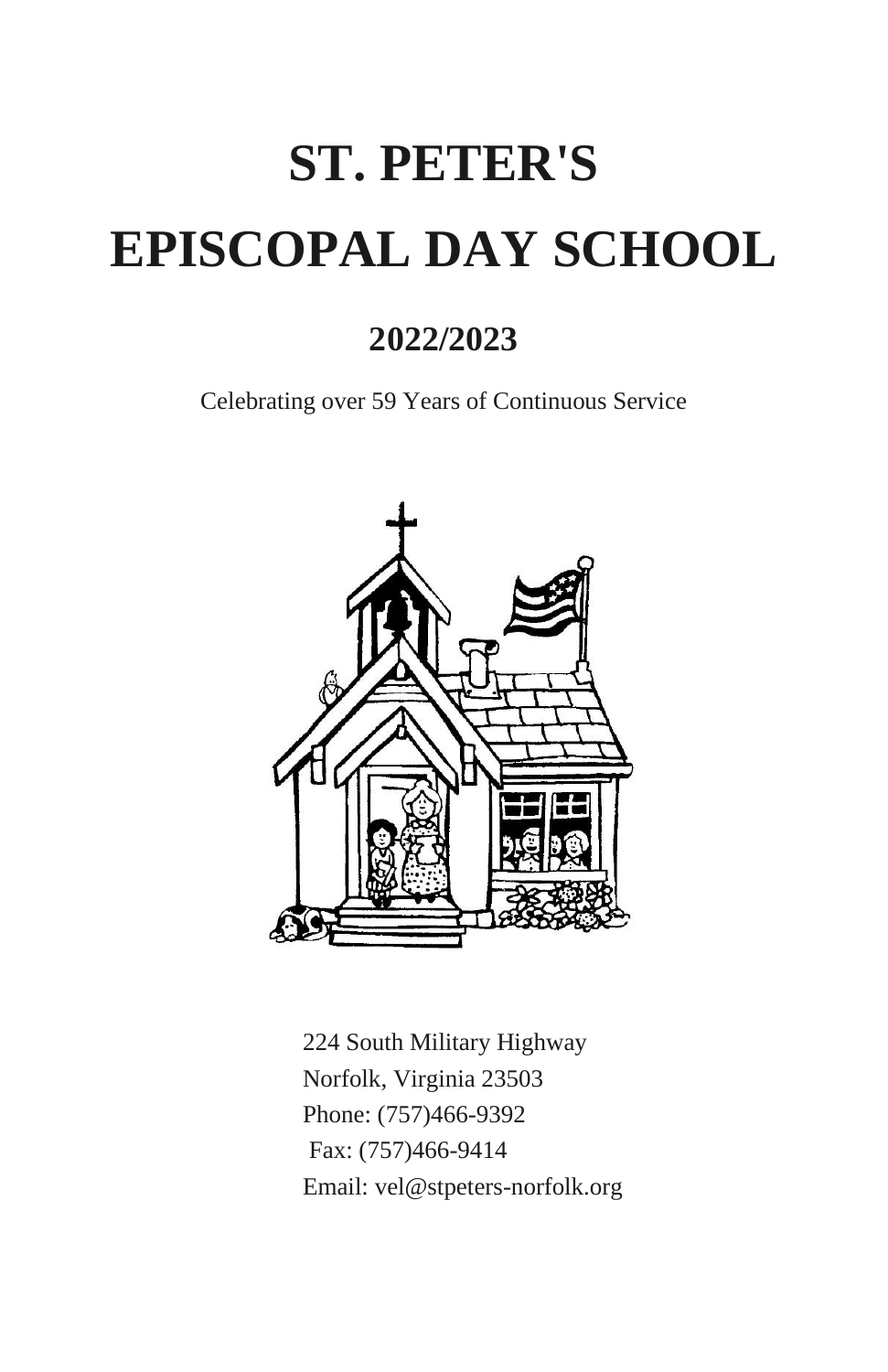Our mission is to provide a comprehensive early childhood developmental program that reflects traditional Christian principles and ideals, and seeks to foster within each child an appreciation of and respect for self, family, home, church and country.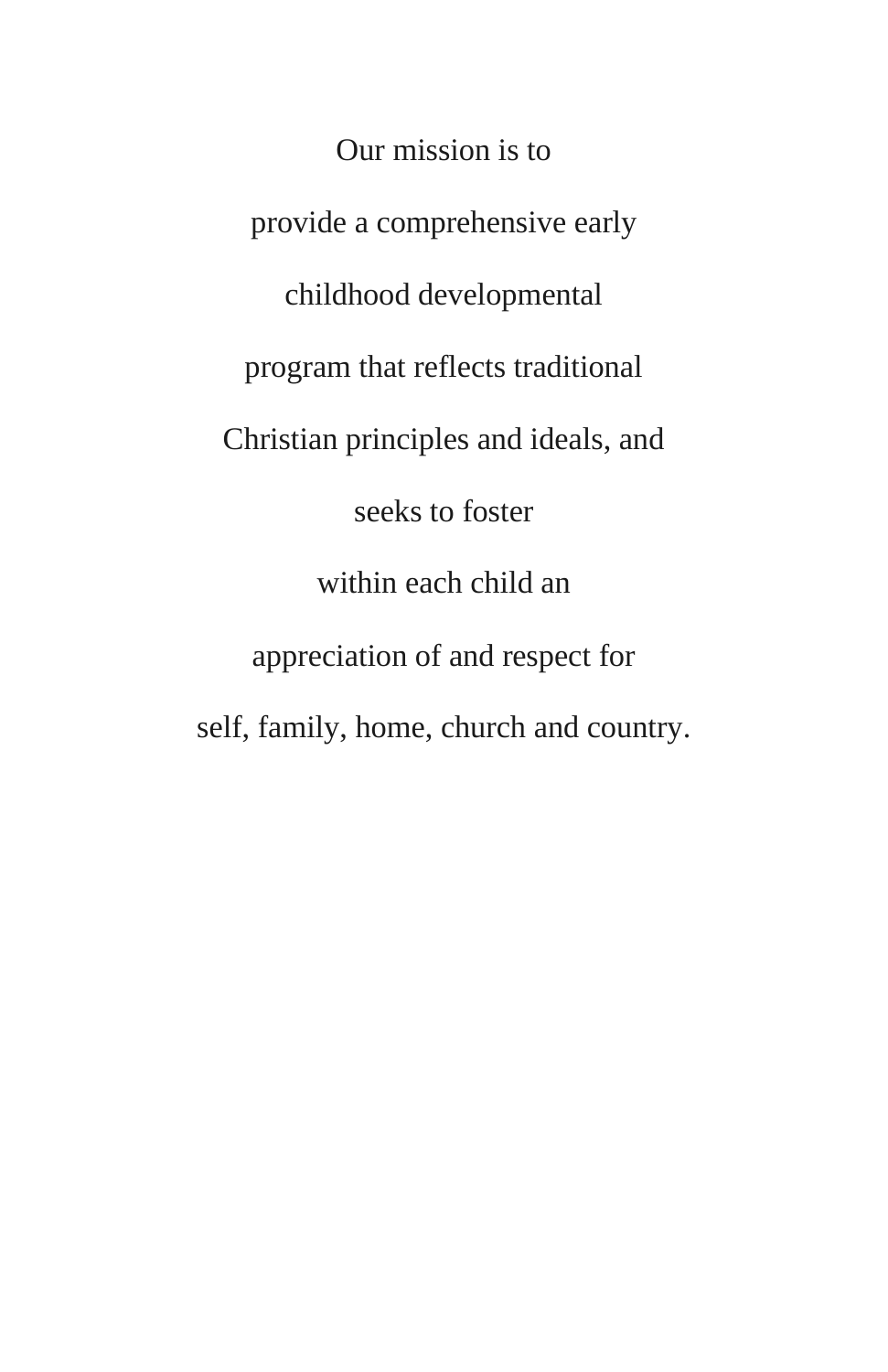# *CONTENTS*

| Letter of Introduction              | $\mathbf{1}$ |
|-------------------------------------|--------------|
| Day School Staff                    | 2            |
| Hours of Operation                  | 3            |
| <b>Admission and Enrollment</b>     | 4            |
| Tuition and Extended Care Fees      | 5            |
| Arrival at School                   | 6            |
| <b>School Departure</b>             | 7            |
| <b>Behavior and Discipline</b>      | 8            |
| Health and Safety                   | 9            |
| <b>Medication Policy</b>            | 10           |
| Clothing, Playground, Snacks, Lunch | 11           |
| Parental Involvement                | 12           |
| Toys, Book Bags, Singing Programs   | 13           |
| <b>Extended Care Program</b>        | 14/15        |
| <b>Summer Camp</b>                  | 16           |
| Classroom & Extended Care Supplies  | 17           |
| <b>Worship Services</b>             | 18           |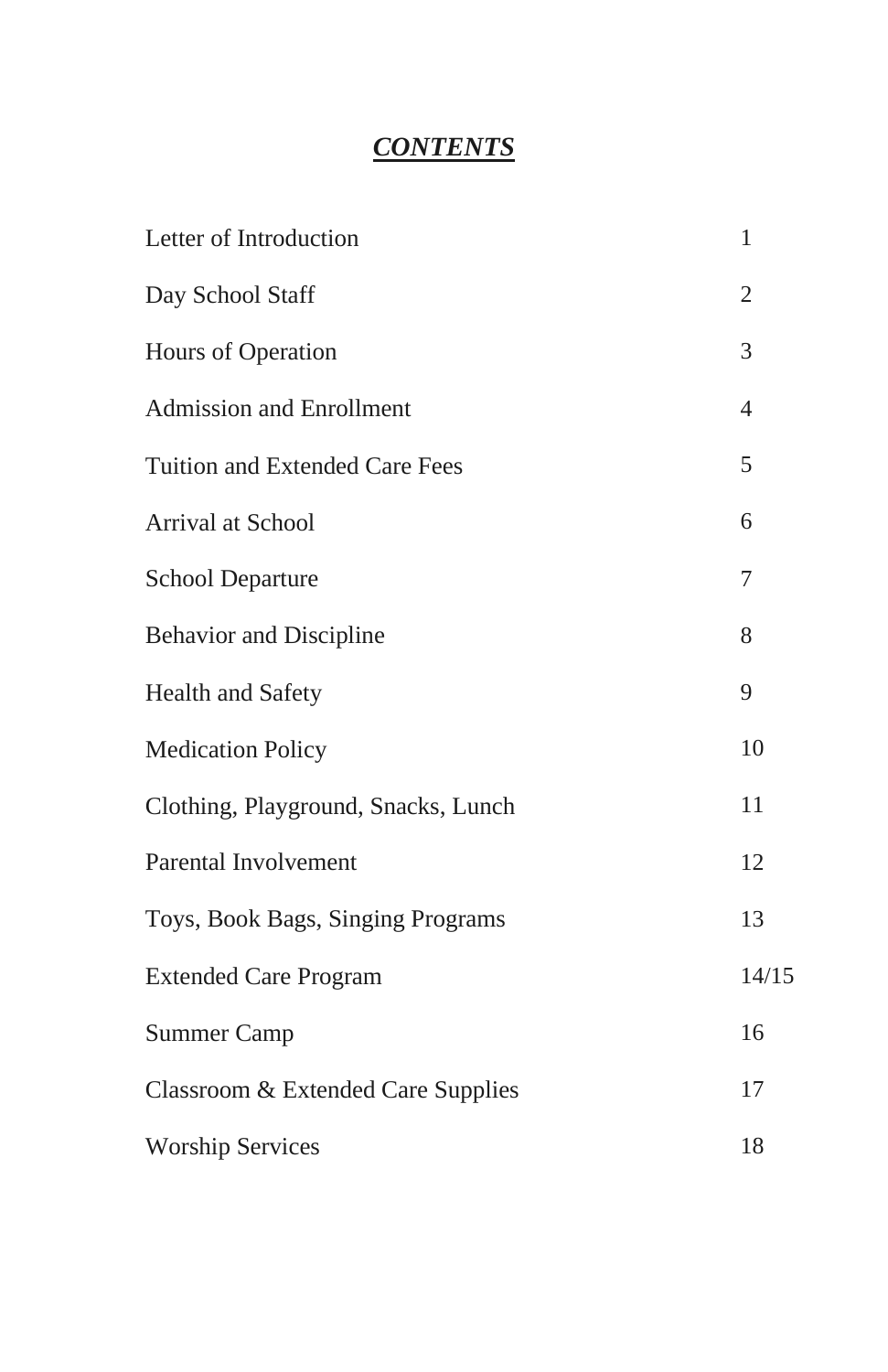# **Welcome to St. Peter's Episcopal Day School**



We exist to serve the community by providing quality Christian Education in an atmosphere that is both caring and nurturing. Our excellent administrative, teaching, and support staffs all seek to minister to the spiritual as well as the physical and emotional needs of our students. This is accomplished through our comprehensive early childhood developmental program.

Our curriculum, policies, and class activities reflect Christian principles and ideals and seek to foster within each child an appreciation of and respect for his/her self, home, family, church and country.

At St. Peter's, we strive to provide your child with the best possible start to his/her academic life in an environment that also teaches and reinforces appropriate social skills in a Christian environment. I am pleased to welcome you to our St. Peter's Episcopal Day School family.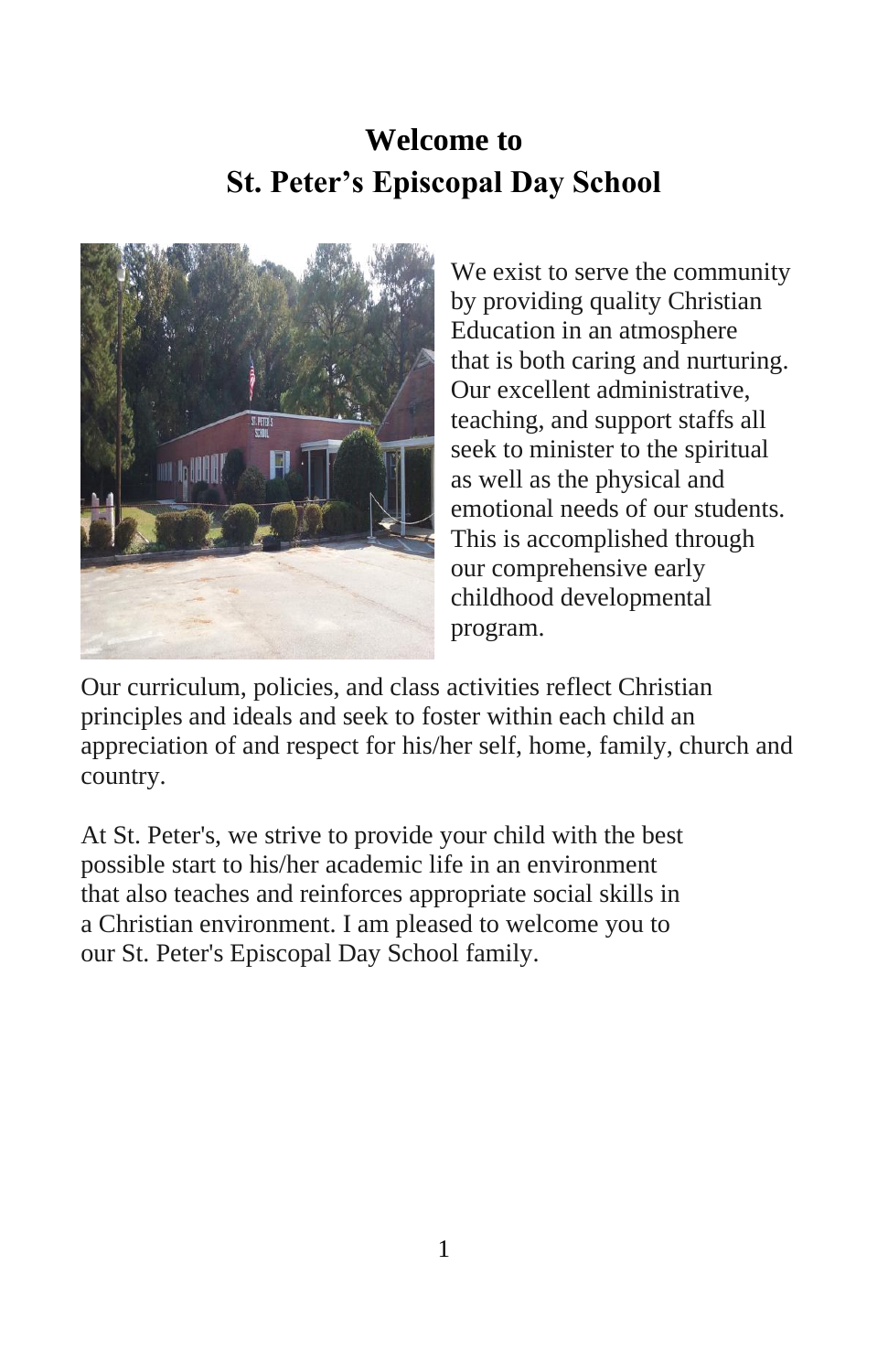#### **DAY SCHOOL STAFF**

Director .... .....

Assistant Director ... Laura Kallestad

The Day School staff includes five teachers, and three teacher's aides. The Extended Care staff consists of one adult per every 10 children, with a minimum of two adults at all times. Our staff is experienced in Early Childhood Education. All are physician certified to be free from any condition which would prevent them from caring for children. St. Peter's is exempt from licensure and is conducted under the auspices of a religious institution. Our capacity is 99 children.

> St. Peter's Day School Staff: **Teachers:** Mrs. Connie Townsend Mrs. Elizabeth Miller Ms. Charet Thill Ms. Bridget Taylor Ms. Makenzi Midgett

**Teacher Aides:** Ms. Madison Pierce Ms. Bronwyn Shreve

# **Extended Care Staff:**

Ms. Charet Thill (Supervisor) Ms. Christine Whitfield Ms. Madison Pierce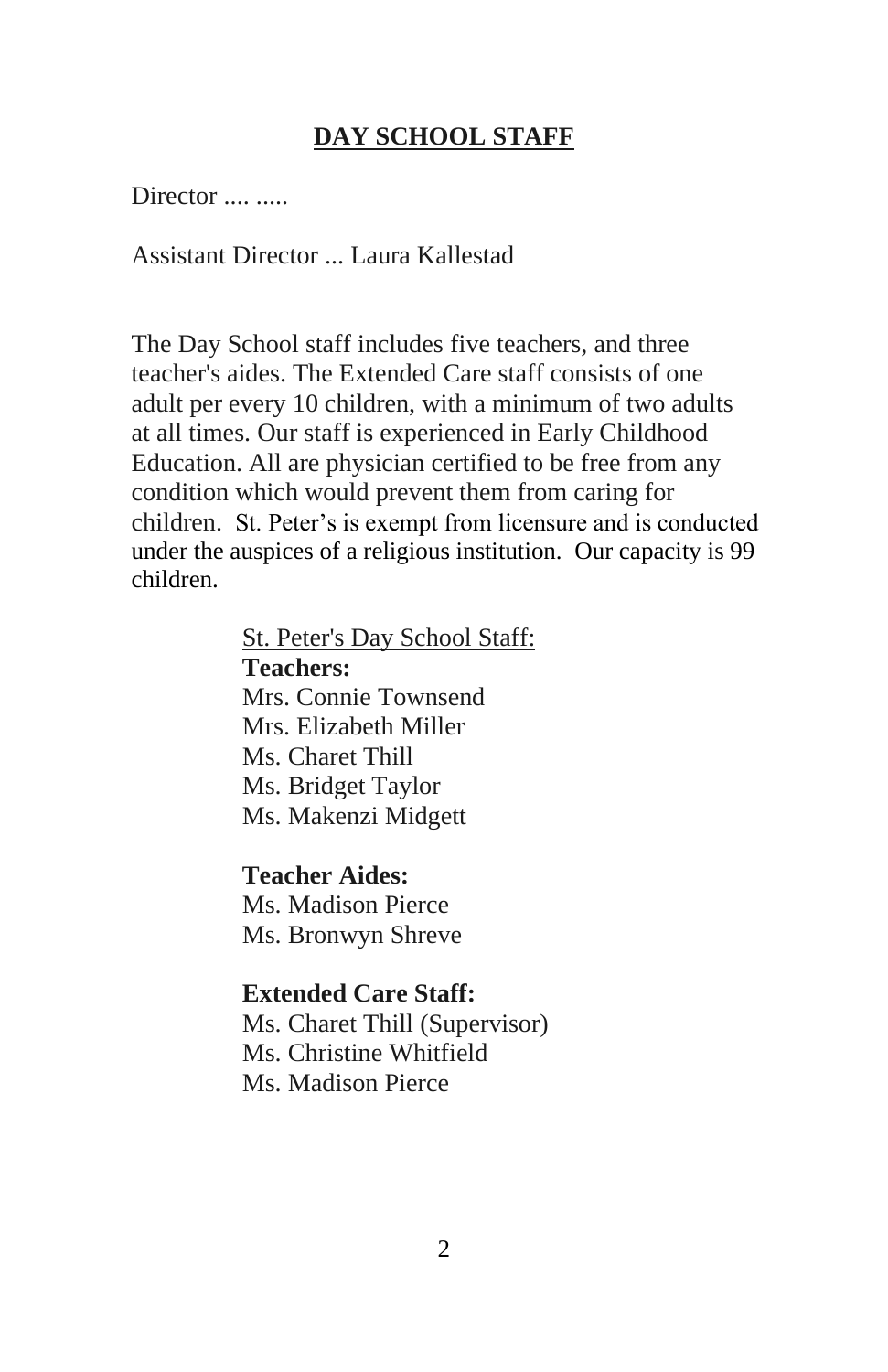#### **HOURS OF OPERATlON**

St. Peter's Day School will begin the new school year on Tuesday, September 6th, 2022 and will continue through Friday, June 16th, 2023.

School for our 3/4 year olds and Kindergarten students begins at 9:00 am on Tuesday, September 7th for our five day a week students, and 9:00 am Wednesday, September 8th, for our three day a week students. The students in our two year old program attend school year round.

Before school care for the 3, 4 and Kindergarten students is available from 7:00 am. to 9:00 am and after school care from 12 Noon to 6:00 pm. See page 14 for more information about Extended Care.

You will be given a Day School/Extended Care calendar at the beginning of the school year with all of St. Peter's holidays throughout the 2022/2023 school year. The School and Extended Care will be closed for national, and religious holidays, and inclement weather days. These days are not made up.

Regular and prompt attendance is necessary and critical for our 3, 4 and Kindergarten students to maintain satisfactory progress with their academics.

Kindergarten students having more than 30 days absent for the year may need to repeat Kindergarten.

Tardiness is discouraged. When the student arrives late he/she misses important instruction time, so please make every effort to have your child in school on time.

The speed limit in the parking lot is 5 MPH. Drivers need to be alert for children getting in and out of cars. Parents are advised NOT to leave valuables in their cars.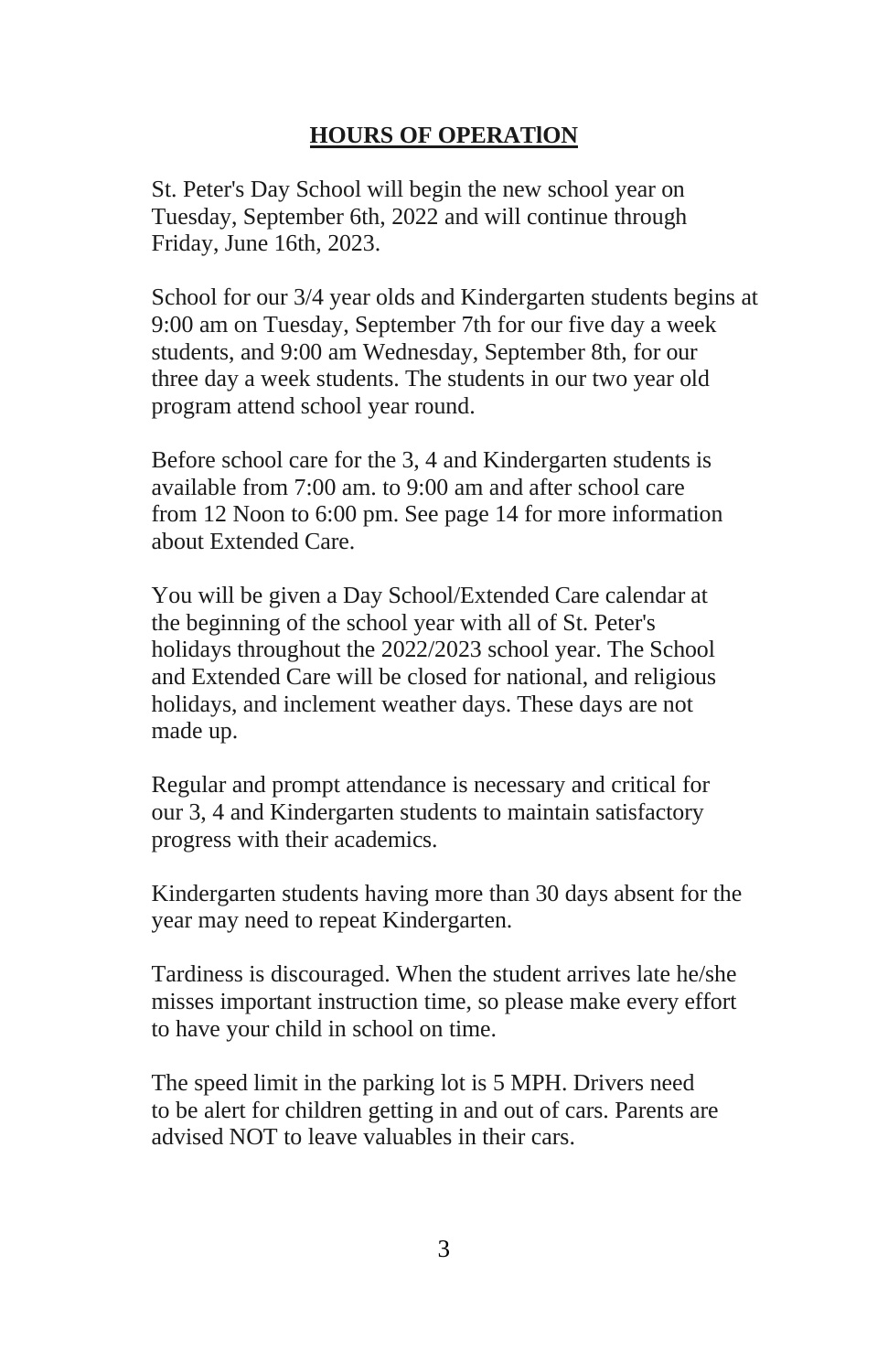## **ADMISSION AND ENROLLMENT**

St. Peter's Day School has a 2, 3 and 4 year old pre-school program, and a Kindergarten program. The times are as follows:

2 year old program 7am - 6pm, 7am – 12:30pm, or 12:30pm – 6pm 3and 4 year old classes 9am - Noon Kindergarten 9am - Noon

Extended care is offered from 7 - 9am and 12 Noon - 6pm. The 2 year old program begins at 7am and ends at 6pm.

The 2 year old classes have a maximum of 12 students per class and meet Monday through Friday, from 7am to 6pm, or any 3 days during the week. Half days are also available.

The 3 and 4 year old classes have a maximum of 16 students per class and meet Monday through Friday, or Monday, Wednesday and Friday, 9:00am to 12 noon.

The Kindergarten class has a maximum of 20 students and meets Monday through Friday from 9:00am to 12 noon.

Children must be 2 years of age to enter the 2 year old program.

The 3 year olds must be 3 by December 31st and be toilet trained to enroll in our 3 year old program. If the child turns 3 years of age before the end of October, they will be eligible to enroll in the 4 year old program the following year. Otherwise, they are required to repeat the 3 year old class.

A child enrolling in the 4 year old program must be 4 years old by October 31st, and must be toilet trained.

The state of Virginia requires a child be at least 5 years of age by September 30th for enrollment in Kindergarten.

If your child does not meet the age requirement for his/her class, it will be necessary for the child to repeat that particular class level before advancing to the next class level.

A birth certificate and a record of immunization is required for all children and must be presented when registering your child. The children entering the Kindergarten class are required to have a physical examination. A copy of the completed physical examination form must also be presented to the office before the child starts school.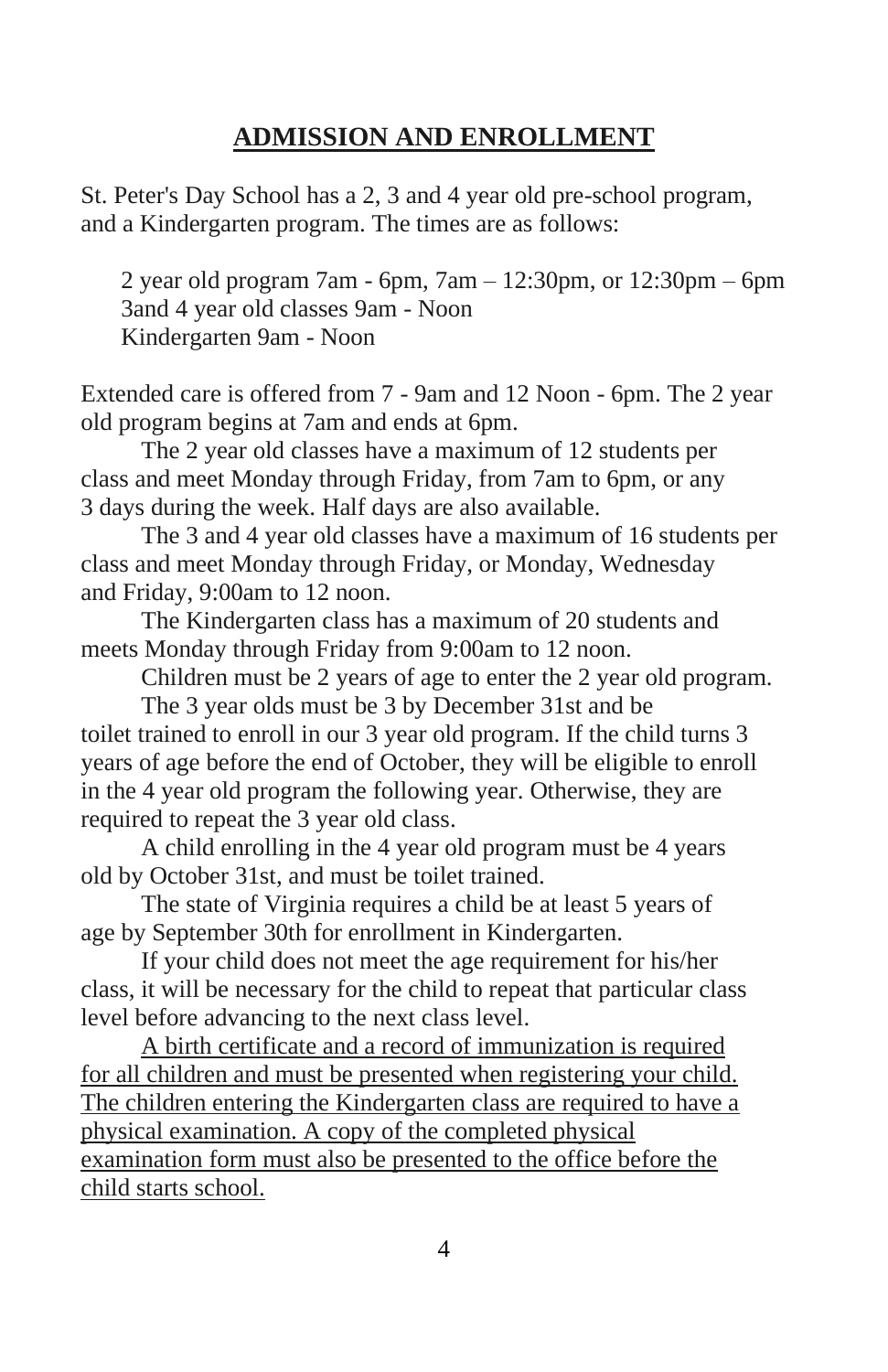# **TUITION AND EXTENDED CARE FEES**

Tuition fees are due to be paid by the 1st of each month, and no later than the 5th of the month or a \$10 late fee will be charged. Payment in full must be made by the last day of the month or the child will not be allowed to attend school until payment is made. Checks should be made payable to St. Peter's Day School and may be mailed to the school, delivered to the office, or given to your child's teacher.

No refunds are given for sickness, vacations or inclement weather days.

When 2 children from the same family attend St. Peter's Day School, there is a 10% discount on the youngest child's tuition.

#### FEES:

| Registration                           | 2, 3 and 4 year old | . | \$90              |
|----------------------------------------|---------------------|---|-------------------|
|                                        | Kindergarten        | . | \$110             |
| 2 year old (5 days)                    |                     |   | \$595 per month   |
| 2 year old (3 days)                    |                     |   | \$395 per month   |
| 2 year old (2 days)                    |                     |   | \$295 per month   |
| 2 year old $(1/2$ day 5 days per week) |                     | . | \$335 per month   |
| 2 year old $(1/2$ day 3 days per week) |                     | . | \$235 per month   |
|                                        |                     |   |                   |
| $3/4$ year old                         | Tuition (3 days)    | . | \$185 per month   |
| $3/4$ year old                         | Tuition (5 days)    | . | \$215 per month   |
| Kindergarten                           | Tuition             |   | \$220 per month   |
| Extended Care (3 days)                 |                     |   | \$250 per month   |
| Extended Care (5 days)                 |                     |   | \$330 per month   |
| Hourly (up to 15 hours per week        |                     | . | \$10.00 per hour  |
| Drop-offs (no notice given)            |                     | . | $$15.00$ per hour |
|                                        |                     |   |                   |

There is a \$20 charge for all returned checks.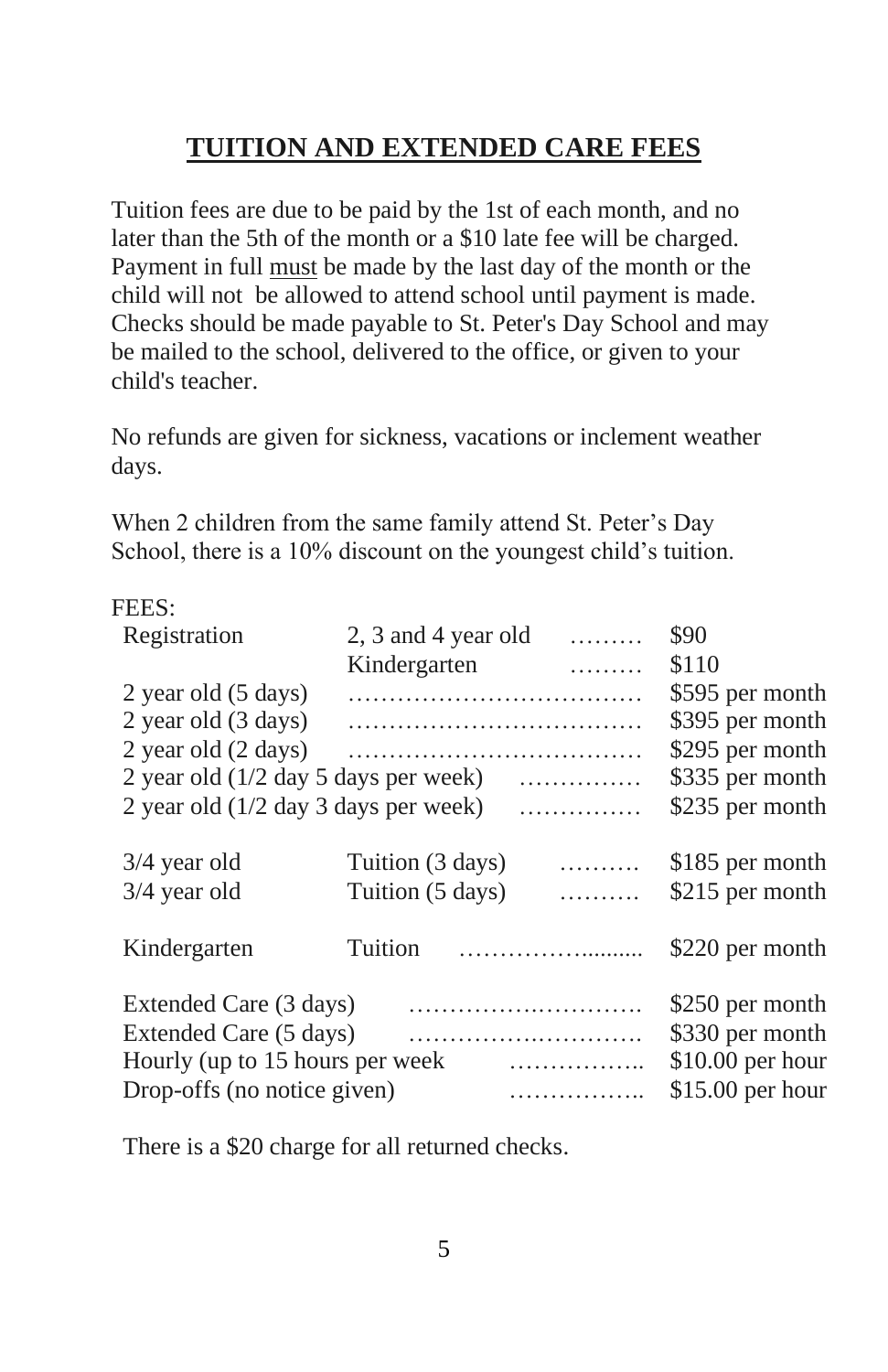# **ARRIVAL AT SCHOOL**

The Day School opens with Extended Care at 7am. The school day begins at 9:00am for our 3, 4 and Kindergarten students. Children may play outside on the playground prior to 9am but a parent or guardian must remain with them until 8:50am when the doors to school open. School commences when the bell rings at 9:00am.

Please be punctual. It is important that your child be on time for school so that he/she will be able to participate in opening activities.

Late arrivals to school (after 9:15am), must check in at the office. Parents of 2 year olds may take their children to the side door of the classroom if they arrive after 9:15am.

The first day of school, parents are requested to pick up their child's name tag from the office and then take their child to the church building where they meet their teachers and are escorted to their classrooms. Children in the 2 year old program or in Extended Care before school, will go directly into the school building.

Please notify the school (466-9392) if your child will not be attending, especially on Field Trip days.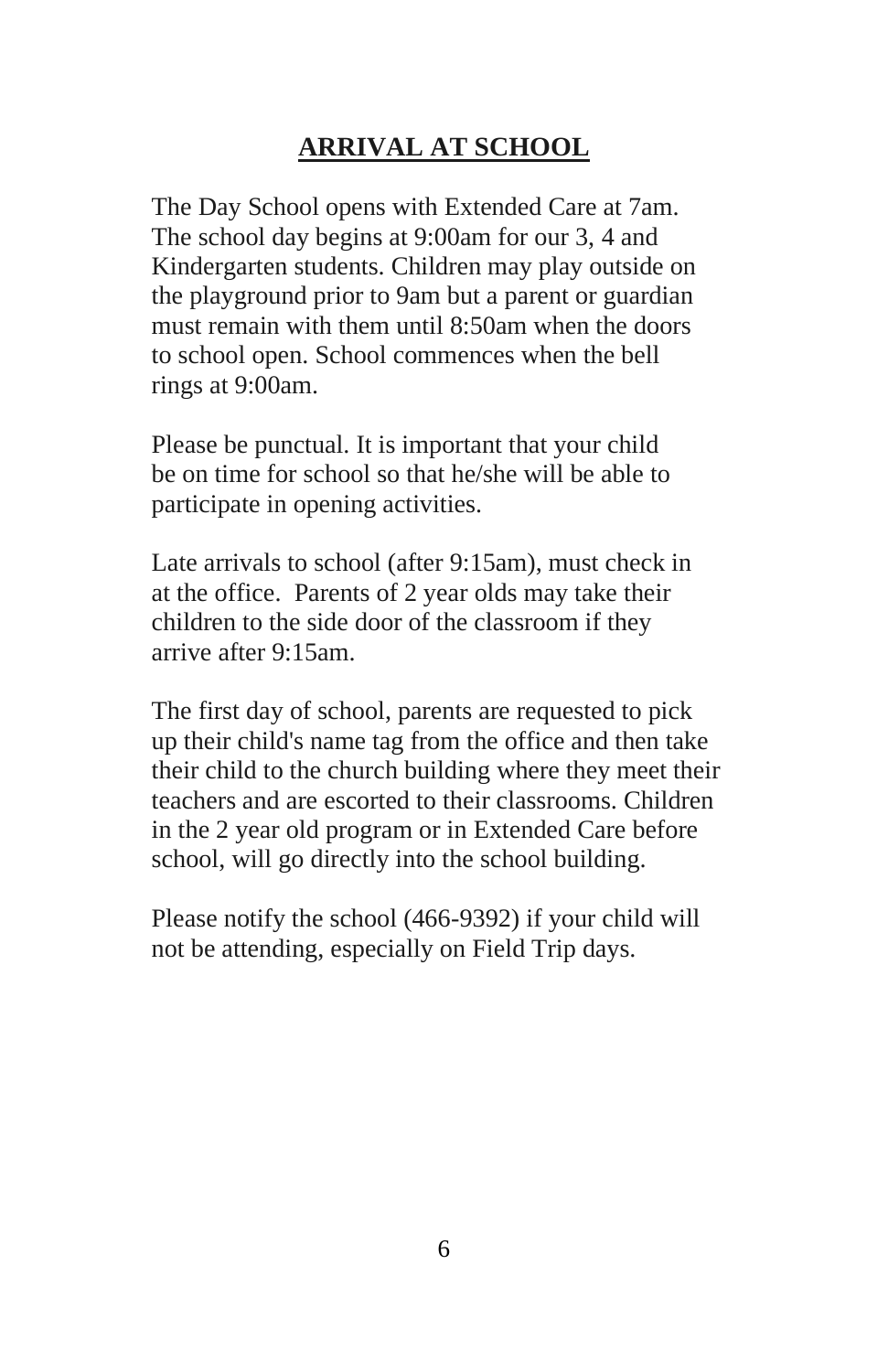# **SCHOOL DEPARTURE**

The school bell rings at 12 noon discharging the children who are not in Extended Care or in the 2 year old class.

Each teacher brings her students to the Day School entrance where the parents pick them up. Students enrolled in the Extended Care Program will remain in their classrooms until the Extended Care staff collects them.

Please be prompt in picking up your child. Children get very upset when parents are late. If you know you are going to be late, please notify the school immediately. If you are later than 12:15pm, your child will be placed in the Extended Care Program, and you will be billed the 'drop off' fee of \$15 per hour.

A late fee of \$1 per minute applies to children in the Extended Care Program or the 2 year old program who are not picked up by 6:00pm.

Parents who need to pick up their children between the hours of 9am and noon must stop by the office and sign their child out. The office must be notified (preferably in writing) if a child is being picked up by someone other than the usual person, or persons listed on the registration form.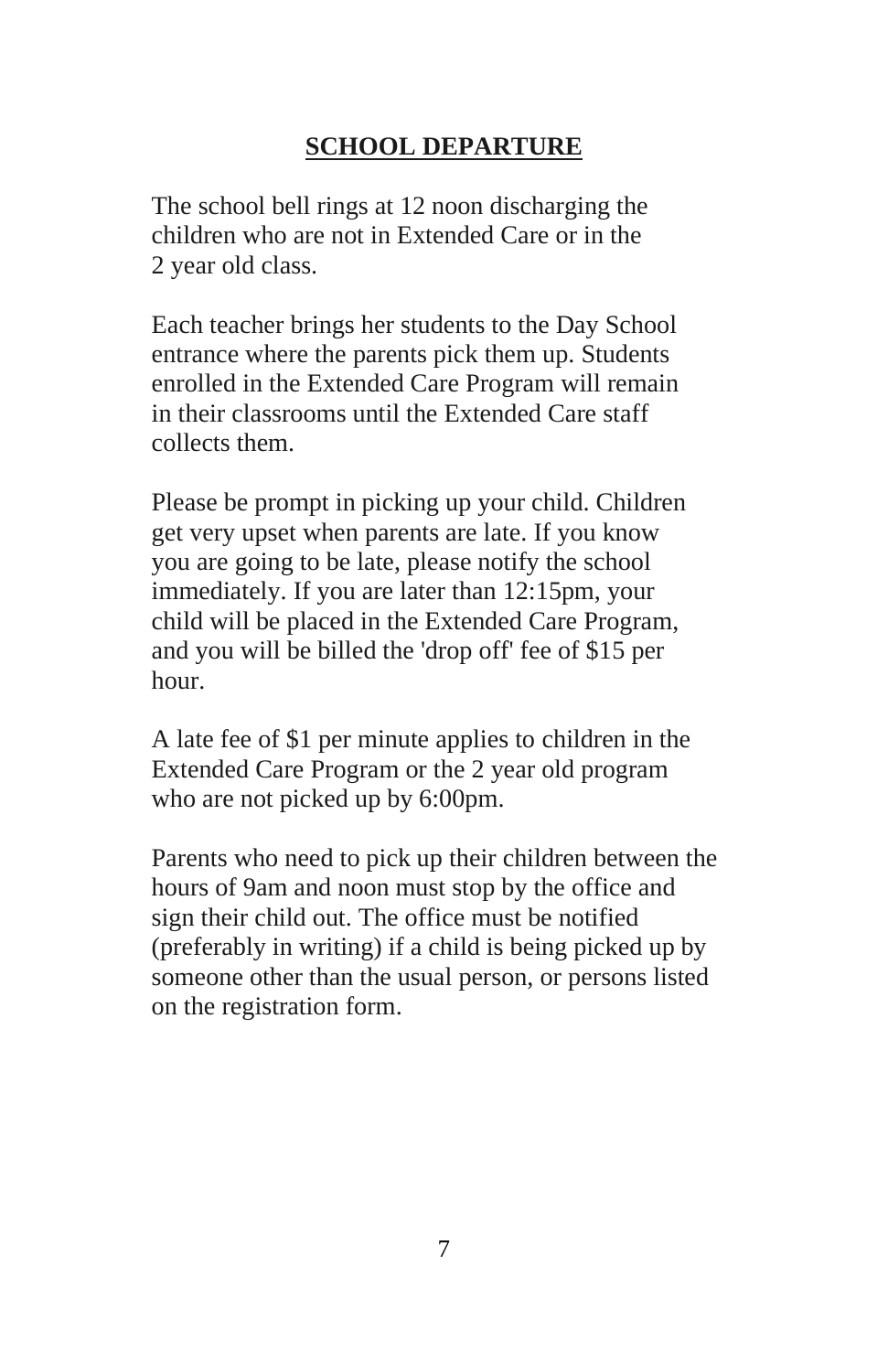## **BEHAVIOR AND DISCIPLINE**

Unacceptable behavior will be determined by the child's teacher on an individual basis. Discipline may include diversion, separating children, removal to a special "time out" chair, or loss of privileges.

Totally unacceptable behavior from any child, i.e. biting, scratching, spitting or any intent to do harm, will warrant notifying the parents. If the behavior continues, it may be necessary for parents to remove the child from the school that day. Recurrence of such behavior is reason for permanent dismissal from the School and Extended Care.

#### **INCLEMENT WEATHER DAYS**

On inclement weather days i.e. snow, ice, or storm conditions, the Director or Assistant Director will decide that morning whether or not school will be open. School closing will be announced on Class Dojo or TV. The general rule is…if the public Schools are closed we are also.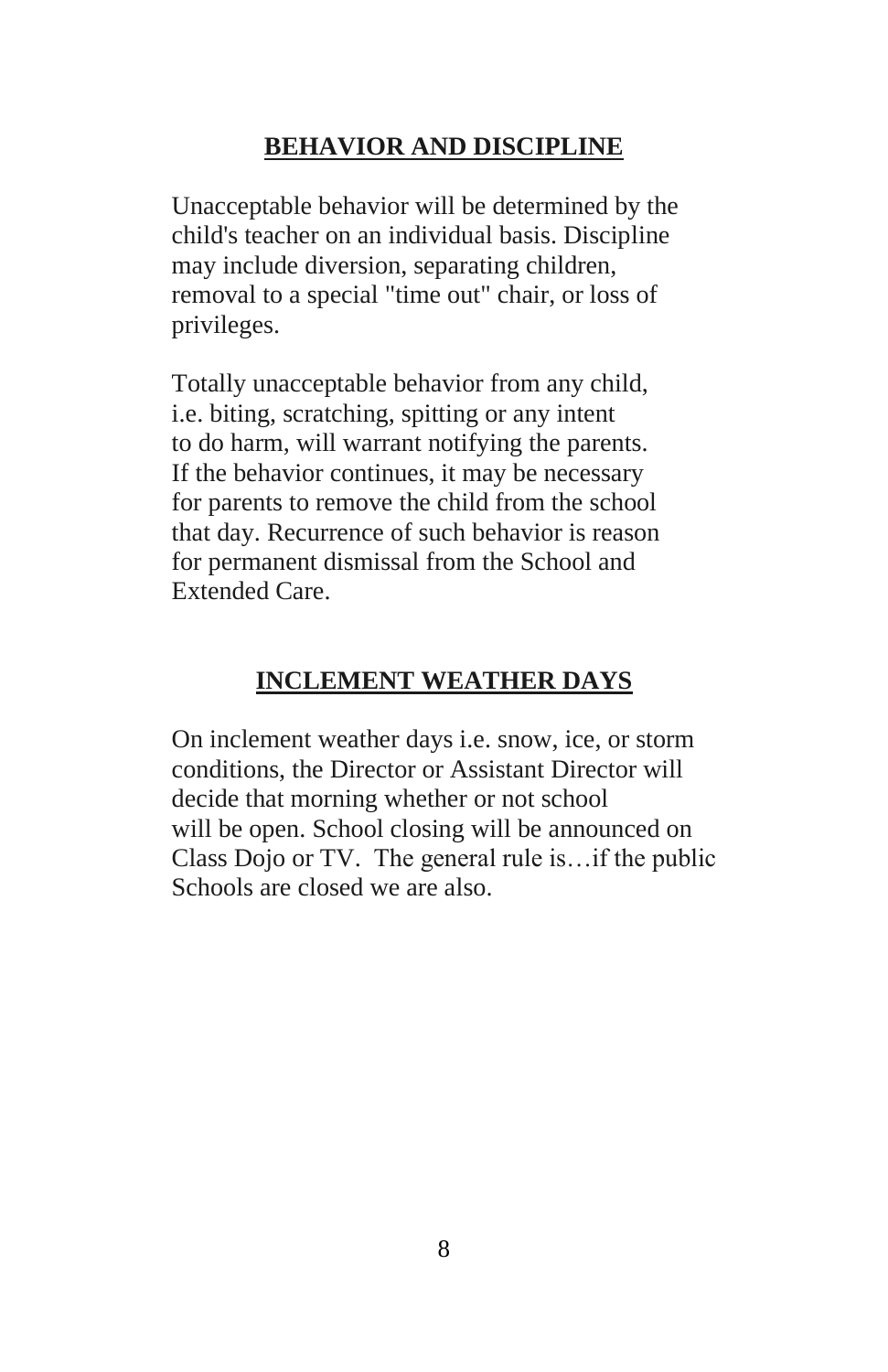# **HEALTH AND SAFETY**

Your child's health is very important to us. If he or she becomes ill during the day, you will be called to take your child home. If we are unable to reach you we will contact the person you named as your emergency contact on the registration form.

PLEASE keep your child at home if he/she has:

- 1. a fever of 99.9 or more (the child may return to school when free of a fever for 24 hours)
- 2. a cold that is less than a day old
- 3. a heavy nasal discharge
- 4. a constant cough
- 5. symptoms of a communicable condition, (e.g. sniffles, sore throat, headache, reddened eyes, tummy ache, vomiting, head lice, diarrhea or unknown rash).

If your child has an allergy please notify the teacher and Extended Care staff.

Balloons are considered a hazard and are **not allowed** at any time.

For health reasons, hand washing is encouraged throughout the day, before eating, following bathroom breaks and at regular intervals.

All children in St. Peter's Day School are insured while in our care.

Please make every effort to keep the school current on phone numbers, emergency numbers, change of address or other pertinent information.

St. Peter's Day School is covered by liability insurance.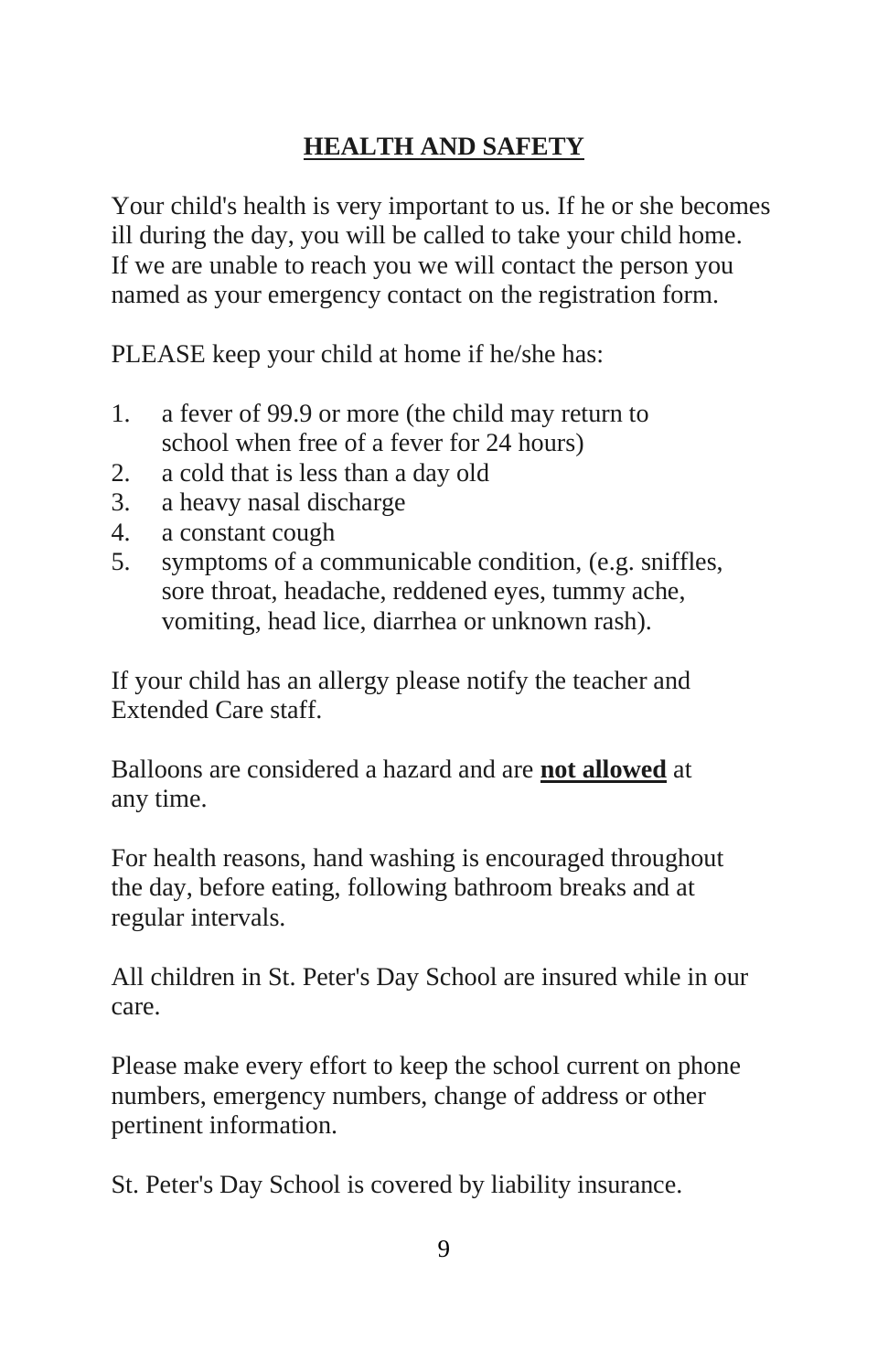# **MEDICATION POLICY**

If your child is under the care of a doctor, and needs to take a medication during school or extended care hours, the following rules apply:

- 1. Medicines prescribed by a doctor, must be in the original container with the child's name and dosage clearly visible on the label. The parent MUST sign a Written Medication Consent form. One form for each Medication. A medication consent form must be signed by the doctor if the medication is long term.
- 2. A Medication Log will be used by the staff to document when and by whom the medication was given.
- 3. Medication must not be sent to school in a child's book bag. The parent or adult must hand the medication to the teacher, Extended Care employee or it must be taken to the office.
- 4. Over the counter medications will only be administered when accompanied with a doctor's note.

If your child has an allergy of any kind, it must be reported to your child's teacher and also written on the registration form.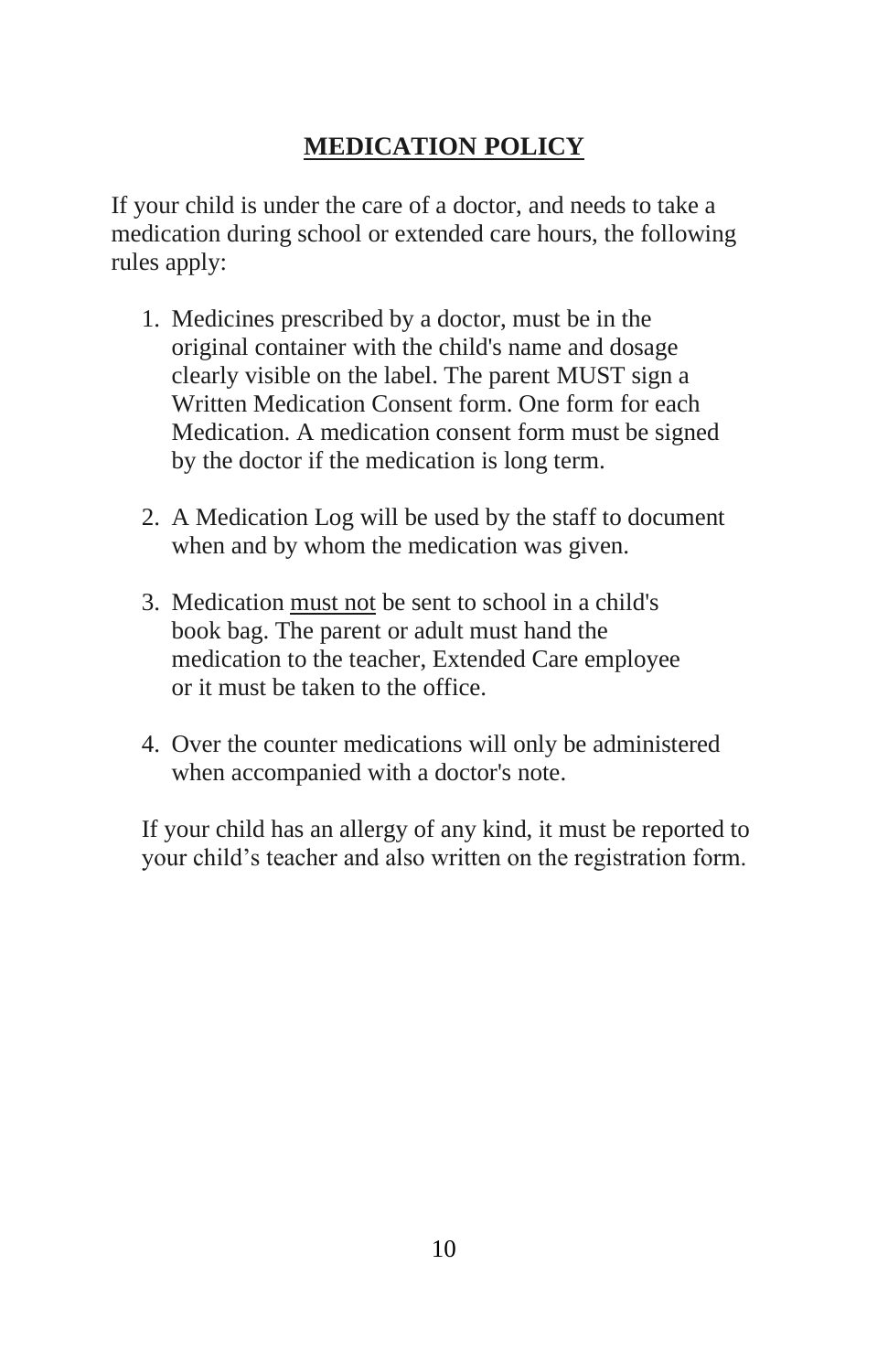## **CLOTHING**

School uniforms are not required. The child's clothing should be simple clothing that is free from complicated fastenings. Children feel more comfortable when they don't have to ask for help with their clothing.

Our playgrounds are used daily, weather permitting. Sturdy clothing is appropriate. Girls can play better and more safely wearing slacks and shoes. Shoes for both boys and girls should have rubber soles for safety. Please, no flip flops.

The 2 and 3 year old children need extra clothes to leave at school for use in the event of an accidental spill or toilet accident. Please label all your child's clothing.

## **MEALS**

A cold breakfast is served between 7am and 8:30am. The children in Extended Care eat lunch at 1pm. Parents should pack a lunch daily for their child. Place an ice pack in the lunch box to keep contents cooler and safer. Be sure to write your child's name on his/her lunch box. In the event that a child has no lunch, we will provide one at a cost of \$10.

## **SNACK TIME**

Snacks are served mid-morning. Parents are asked to send a bag of 'treats' to school once or twice a month, enough for the whole class. Snacks must be store bought and must be sealed. Treats may consist of cookies, crackers, pretzels, fruit snacks, etc. Put your child's name on the snack so they can be properly thanked during the Blessing.

Parents of the 2 year old children will need to bring in snacks and lunch daily for their child.

## **PLAYGROUND**

Our school has two play areas. Both are safe areas for children to play. The children are attended at all times by two or more adults. The playgrounds are used for recess if the weather permits.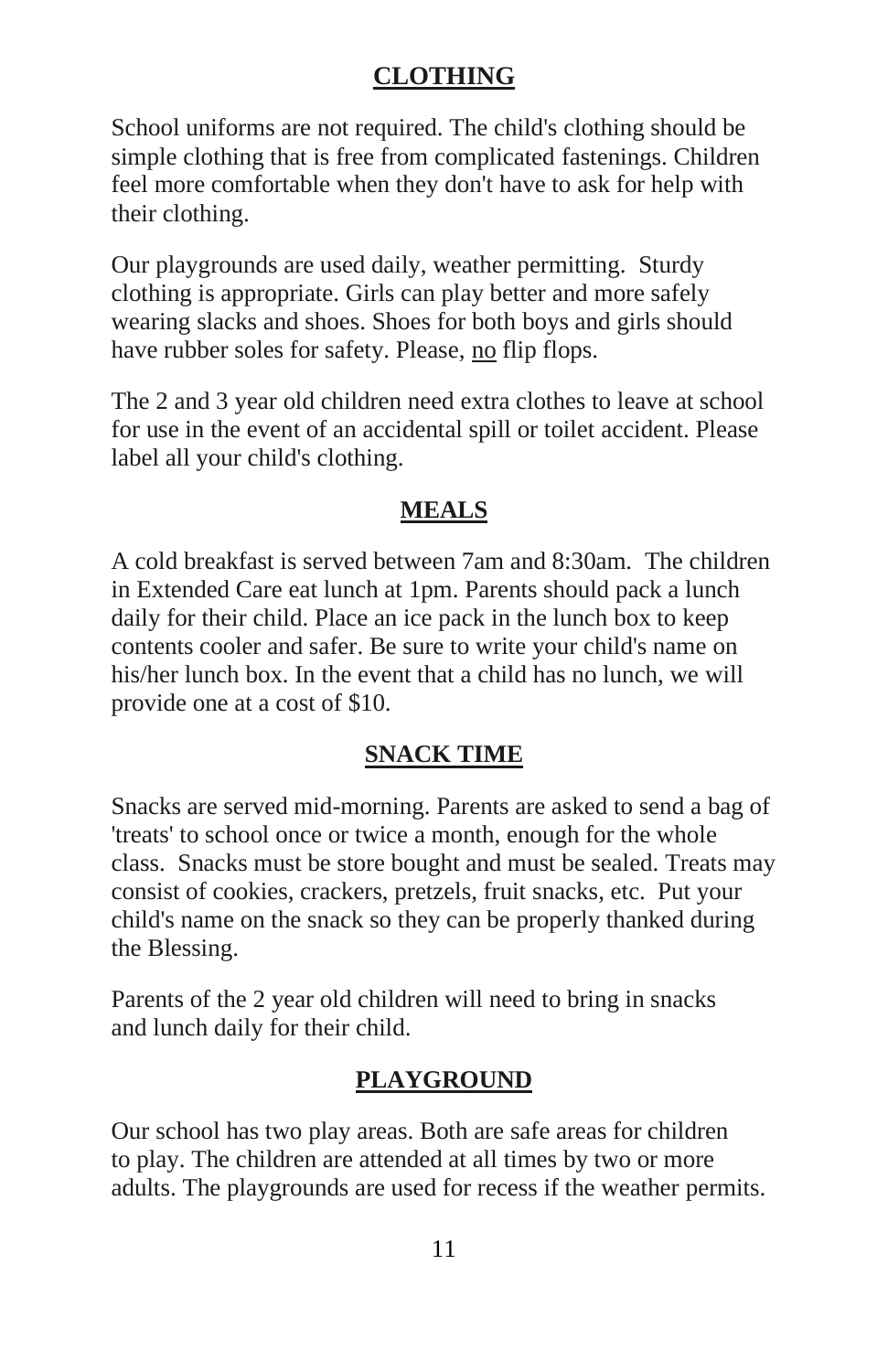# **PARENT OPPORTUNITIES**

Parents are encouraged to attend birthday and holiday parties. Birthday parties are held during snack time. Check with your child's teacher for party times and special treats you may want to bring. Only pre-packed treats are allowed. No home baked goodies.

An Open House will be held the first Monday of school at 7:30pm. This is an ideal time for parents to meet their child's teacher and learn more about the daily activities in the classroom.

Kindergarten conferences are scheduled for the last Thursday and Friday in January. Parents are scheduled to meet with the teacher and discuss their child's progress. Report cards are issued at this time. There will be no school for Kindergarten students ONLY these two days. A scheduled time for the meeting will be sent home with your child in January.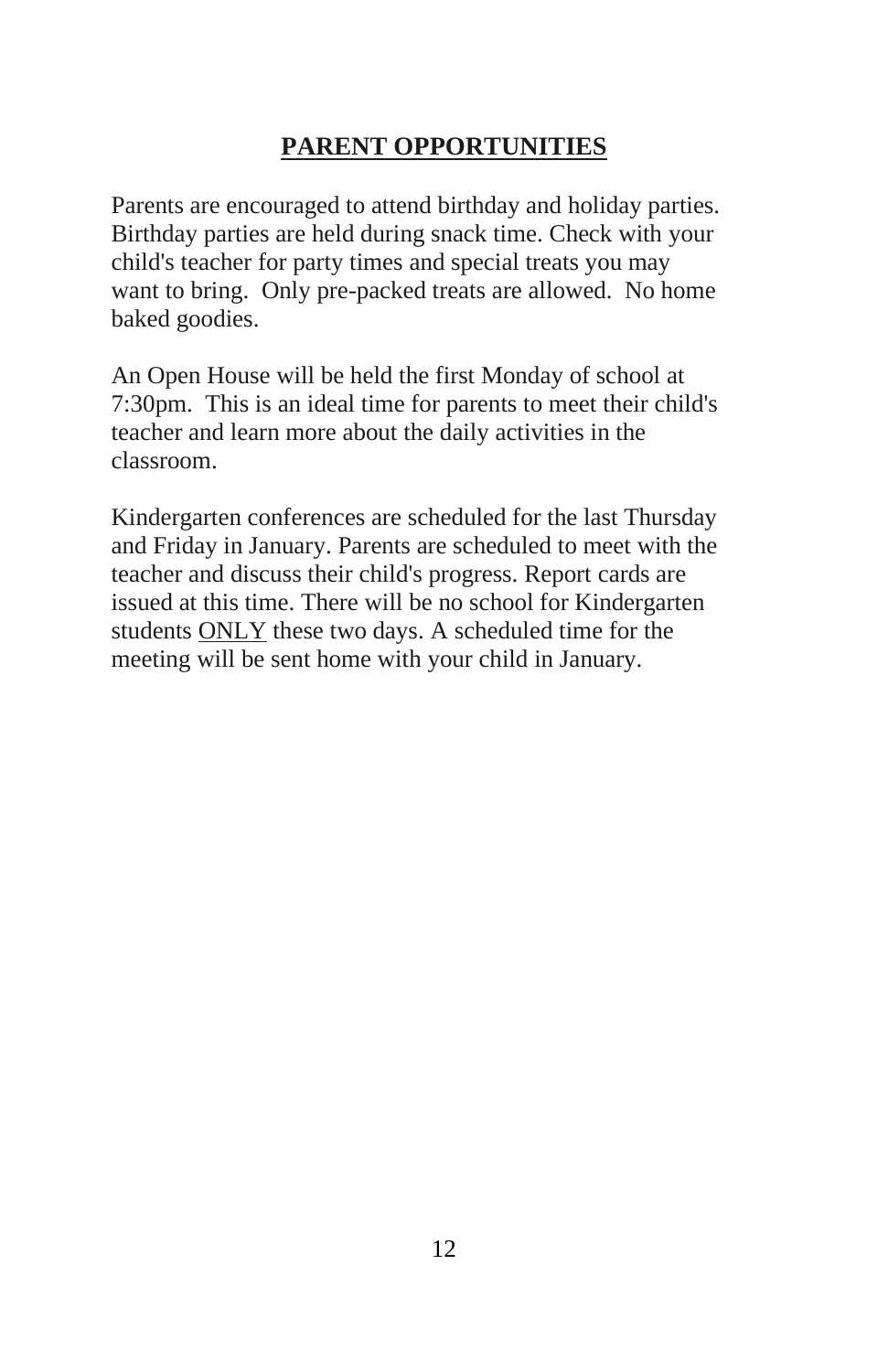#### **TOYS**

Toys may be brought to school **only** on Show'n'Tell days. The teacher will notify you of the day. Toys must be small enough for the child to carry him or herself. Please do not send valuable or irreplaceable toys to school. We cannot be held responsible for damaged or lost toys. Books may be brought to school at any time. Please make sure your child's name is on the book.

#### **BOOK BAGS**

Book bags are required for all children. Your child will bring home his/her class work daily. Parents are encouraged to look in book bags each day for class work, teacher's notes and office memos. Please put your child's name on the book bag. On opening day of school, children need to bring a box of 8 basic color crayons. Please put your child's name on the box. A list of supplies needed is found on page 17.

#### **FIELD TRIPS**

The 3 and 4 year olds and Kindergarten children attend one or two field trips each school year. A permission form is sent home for the parent to sign. The form needs to be returned to school as soon as possible. Parents are encouraged to attend the field trip and are allowed to ride on the school bus if space is available. Children who are not students in our school, are not allowed to ride on the bus.

#### **SINGING PROGRAMS**

St. Peter's Day School has two singing programs each year: A Christmas program and an End of the Year/Graduation Program. Dates of the programs will be announced later. All classes participate in the singing programs. Parents, friends, and relatives are invited to attend.

#### **CHILDREN'S CHAPEL**

Each Friday morning the children attend Children's Chapel in our church. They sing songs and we recognize the children who have birthdays during the month.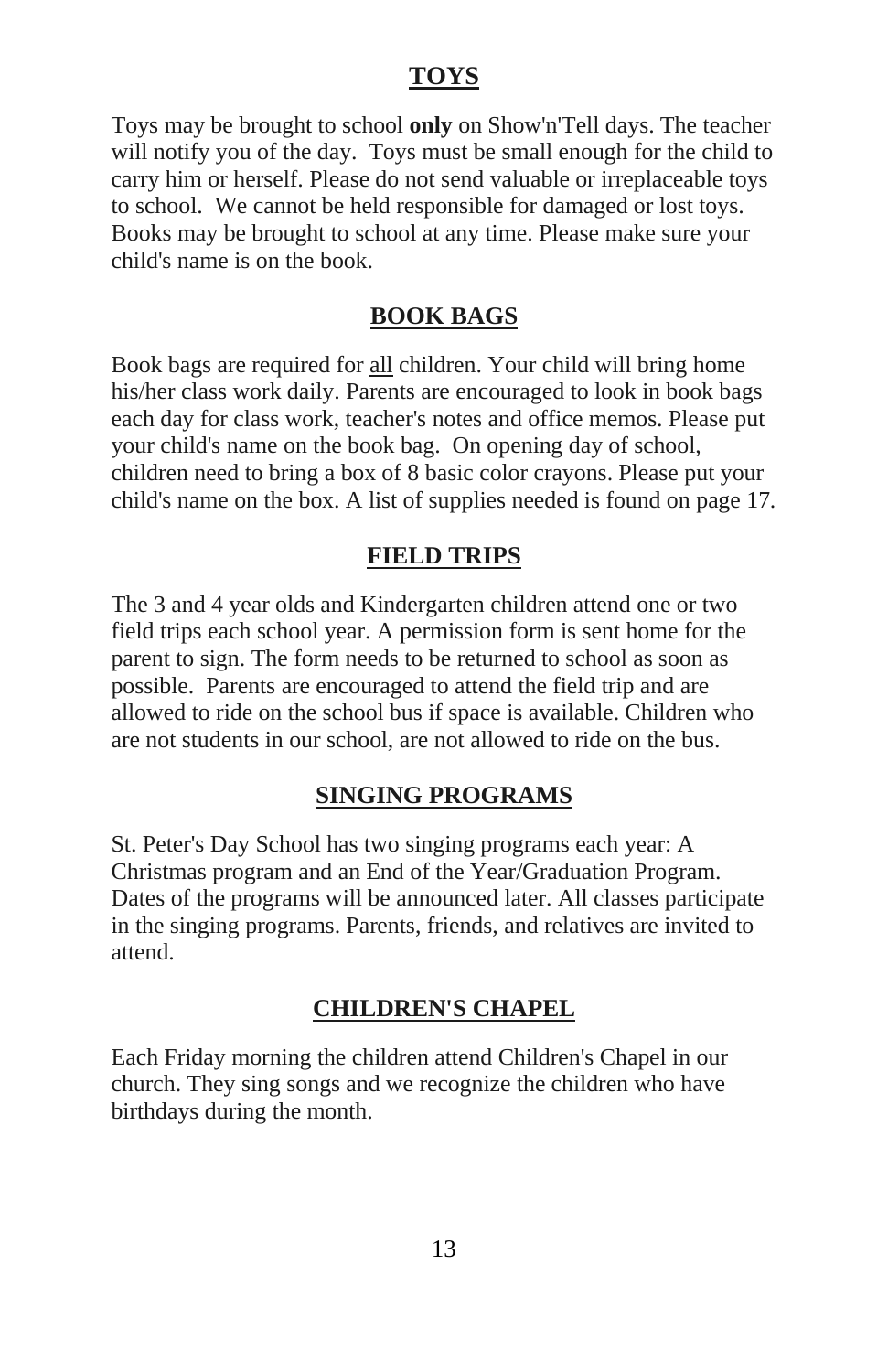# **EXTENDED CARE**

Our Extended Care Program offers before and after school care for the 3 and 4 year olds and Kindergarten students from 7am-9am and noon-6pm.

Breakfast is provided for children arriving at school before 8:30am.

Children are required to bring a bag lunch daily (no candy, soda or sports drinks allowed). Items may be heated if necessary. If children forget to bring their lunch, we will provide lunch and the parent will be charged \$10.

Quiet time begins at 1:30pm. The children rest on small cots until 3pm.

Various snacks are provided for the children's mid-afternoon snack. Parents with children who have food allergies are asked to provide alternative snacks for their child.

Children in Extended Care play with games, puzzles, books, computers and, if the weather permits, they play outside.

If you have a question about Extended Care please contact the office or the Supervisor, Charet Thill at 466-9392.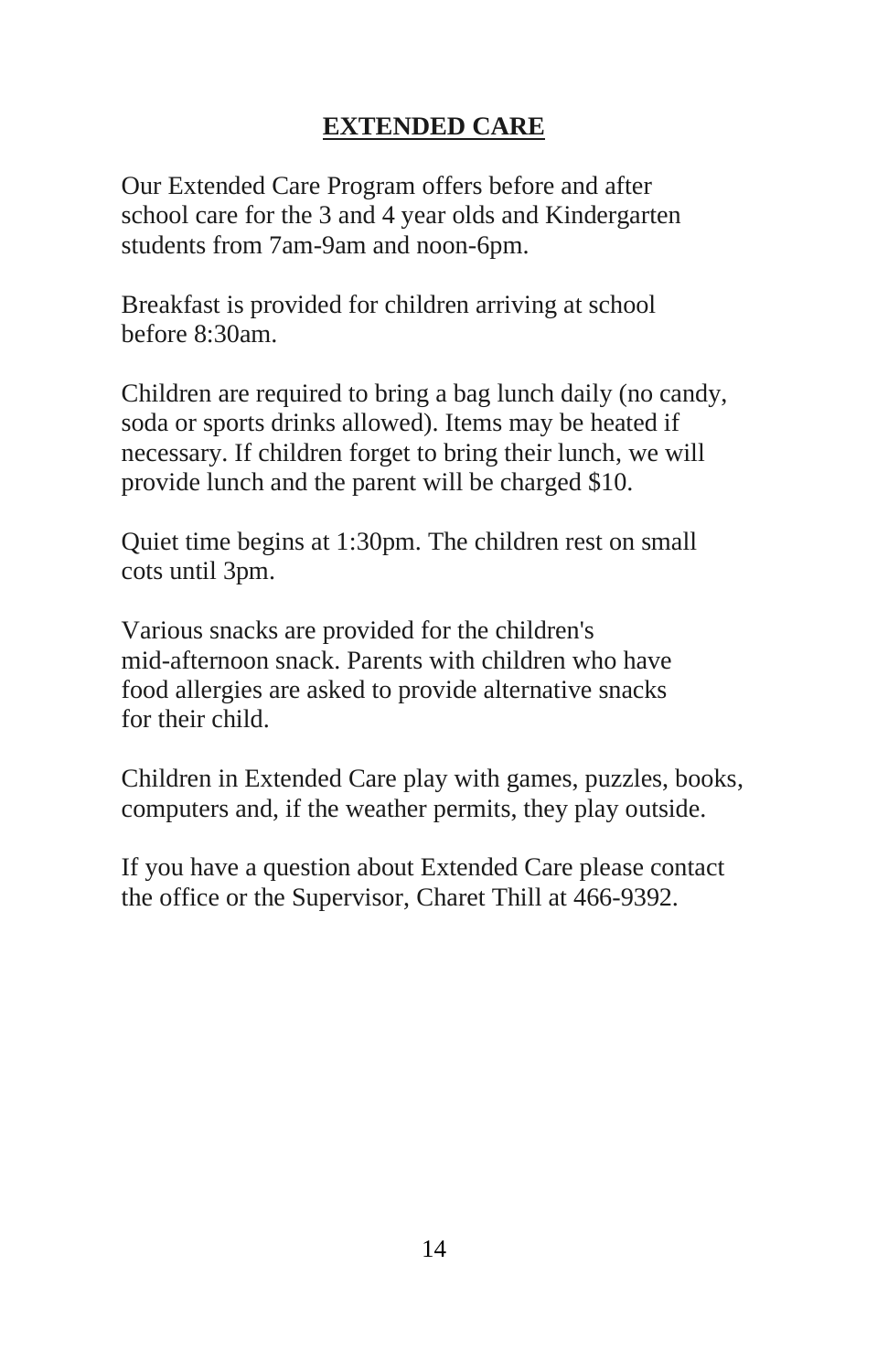### **EXTENDED CARE**

| DAYS:              | Monday thru Friday<br>Hourly (up to 15 hours per week)<br>Drop-offs                               |
|--------------------|---------------------------------------------------------------------------------------------------|
| TIMES:             | 7:00 AM - 9:00 AM<br>12 NOON - 6:00 PM                                                            |
| RATES:             | 5 days a week  \$330 per month<br>3 days a week  \$250 per month<br>Drop-offs  \$20.00 per hour   |
| <b>ACTIVITIES:</b> | Crafts<br>Games<br>Books and puzzles<br>Computers<br>Outdoor play                                 |
| STAFF:             | Ms. Charet Thill (Supervisor)<br>Ms. Chris Whitfield<br>Ms. Courtney Walker<br>Ms. Madison Pierce |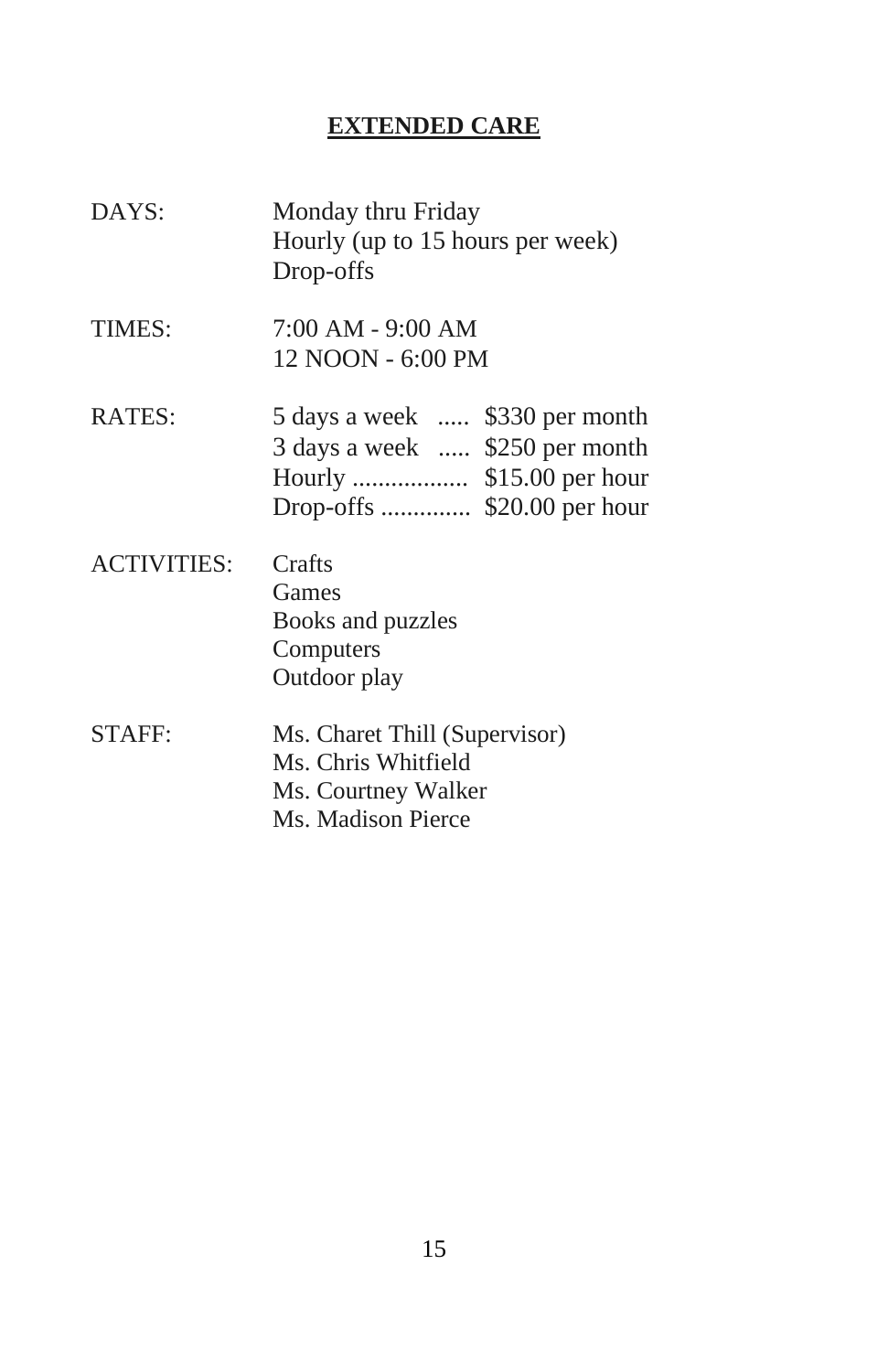# **ST. PETER'S SUMMER CAMP**

St. Peter's Summer Camp is a non-academic program for ages 3-6 years. It features fun events and activities, arts and crafts, computer play, special guests and water fun.

**Dates:** Monday, June 20th, through Friday, September 2nd, 2022

#### **Camp hours:**

Monday through Friday, 7am – 6pm Monday, Wednesday and Friday, 7am – 6pm

#### **Camp prices:**

|                                | \$65            |
|--------------------------------|-----------------|
|                                | \$520 per month |
| Monday, Wednesday, Friday<br>. | \$410 per month |

#### **Camp Supplies:**

| A daily lunch  | Crib sheet          | A towel      |
|----------------|---------------------|--------------|
| Box of tissues | Small sheet/blanket | Bathing suit |
| Sun screen     | Small pillow        | Water shoes  |

#### **Camp Staff:**

Ms. Charet Thill (Supervisor) Ms. Christine Whitfield Ms. Madison Pierce Ms. Bronwyn Shreve

A copy of your child's birth certificate and immunization record is required.

Your child needs to bring a bag lunch daily. If children forget their lunch, we will provide lunch and the parents are charged \$10.

Notification must be given to the camp supervisor if your child is coming to camp after 12 Noon.

Please call the office for more information 466-9392.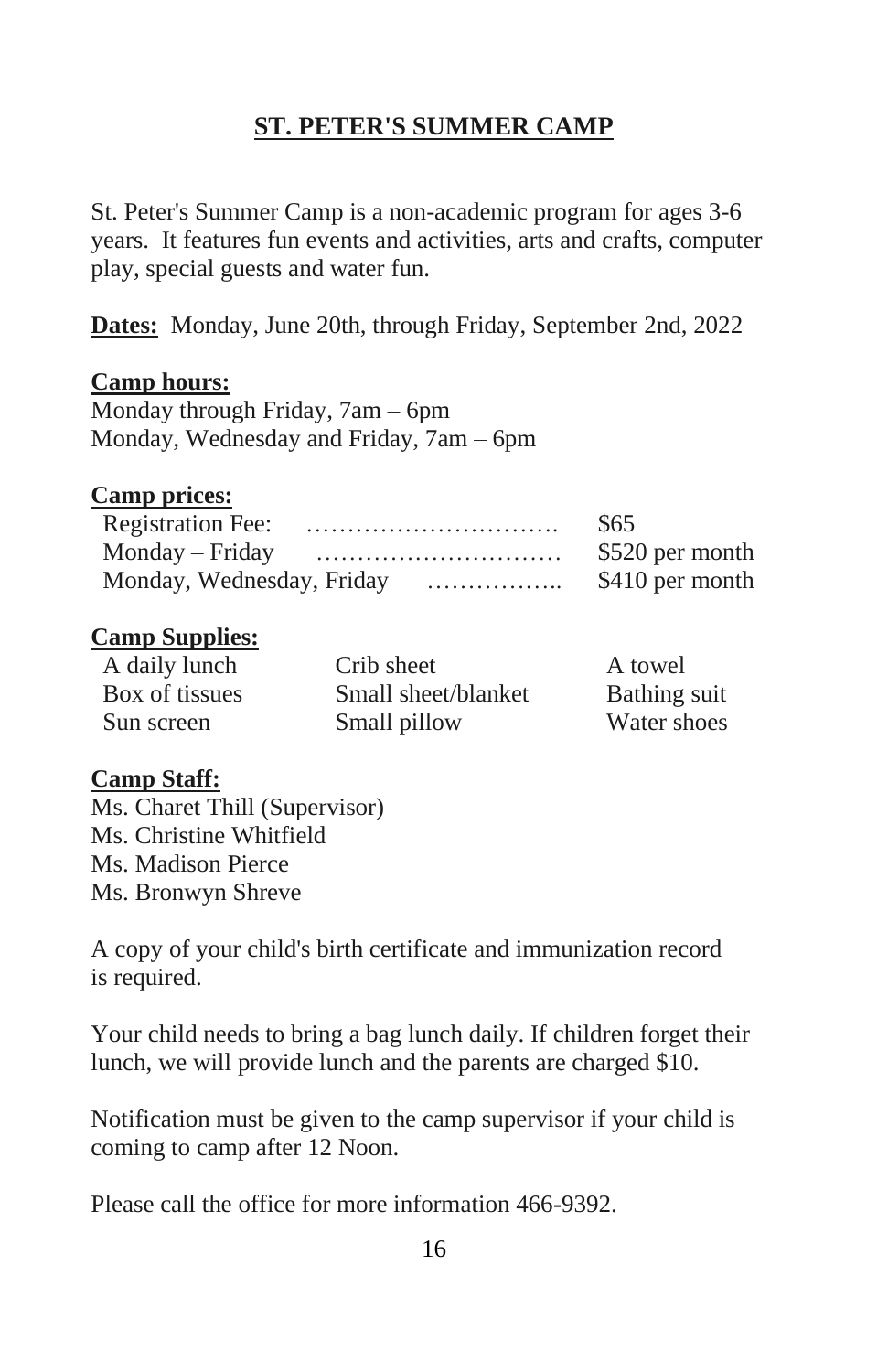## **CLASSROOM SUPPLIES**

#### **2 Year Old**

Diapers/Pull Ups Baby Wipes Pocket folder Crib Sheet/blanket Extra clothing Paints Box of tissues Small playdough

Book Bag Pacifier (if needed) Box of large crayons

#### **3 and 4 Year Old Students**

Book Bag (large enough to hold a folder) Box of 8 large basic color Crayola crayons (no pastels or fluorescent please, and not extra large) Pocket folder (with bottom pockets) Crayola Water Color paint set (8 colors) Small Elmer's White Glue One can of Playdough (any color) Fiskars scissors Shallow pencil box A box of tissues Snack (once a month, enough for each child in the class) Change of clothing (3 and 4 year olds)

### **Kindergarten Students**

Book Bag (large enough to hold a folder) Fiskars scissors Box of small Crayola crayons (8 count) Shallow pencil box Pocket folder with bottom pockets Box of tissues Small Elmer's White Glue Monthly snack Primary Composition Book - Draw/Write/Learn (found at Office stores)

### **Extended Care Supplies**

Crib sheet Small sheet/blanket Small pillow Change of clothing

#### **Please write your child's name on all items**